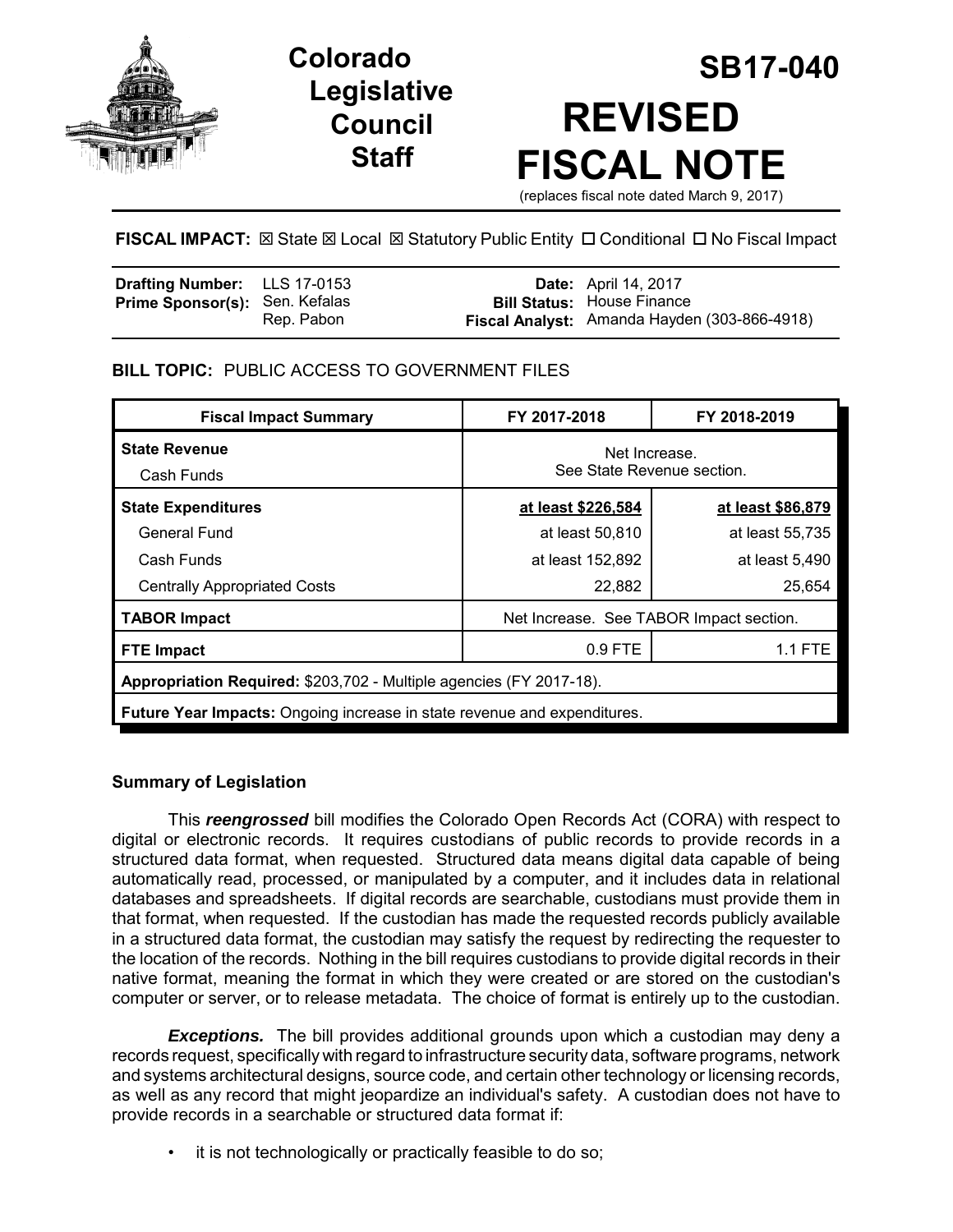- the custodian would be required to purchase software or hardware or to create additional programming or functionality in the existing software or hardware;
- producing the data in the requested format would violate a copyright agreement or result in the release of a third party's proprietary information; or
- it is not technologically feasible to permanently remove information that the custodian is required or allowed to withhold.

Any current or former public employee who provides a written declaration attesting that the release of his or her personal identifying information would pose a credible threat to his or her safety may request that such information be withheld from the production of any public records released in searchable or structured data format.

*Civil remedies.* If the custodian cannot provide records in the requested format, he or she must provide them in an alternate format and document in writing the reasons for not being able to comply with the request. Any person who alleges a violation of the provisions of the bill may seek a court order requiring the custodian to show cause for why the request was denied. If a court rules that the custodian should have provided the records in the requested format but that the custodian reasonably believed that he or she could not comply, attorneys fees may be awarded to the plaintiff only if the custodian's action was found to be arbitrary or capricious.

*Fees.* Altering an existing public record to remove information that the custodian is allowed or required to withhold does not constitute the creation of a new public record. Altering or excising a record in response to a request may be subject to a research and retrieval fee. The bill adds that programming, coding, or custom search queries required to convert a record into a structured data or searchable format may be subject to a reasonable fee, not to exceed the actual cost of generating the record as requested. If a governmental entity has to perform programming, coding, or custom search queries to create a record, the fee for a paper or electronic copy of that record may be based on recovery of the actual or incremental costs of performing the programming, coding, or custom search queries, together with a reasonable portion of the costs associated with building and maintaining the information systems. When a person has made a request to inspect or make copies or images of original public records, the custodian may charge a fee for the time required to supervise the handling of the records, when necessary, in accordance with other current provisions of CORA.

*Repeal of violation.* The bill repeals the class 2 misdemeanor for knowingly and willfully violating the section of CORA on inspection, copying, or photographing a record.

*Judicial Department.* The bill applies CORA to the Judicial Department.

#### **Background**

CORA creates a presumption in favor of public access to government documents. Statute defines public records to include all writings made, maintained, or kept by the state, any agency, institution, political subdivision of the state, local government-financed entity, or nonprofit corporation incorporated by a state supported higher education institution's governing board. Colorado case law has determined that CORA does not apply to the Judicial Branch. The Colorado Supreme Court promulgated the Public Access to Information and Records Rule (PAIRR) to provide public access to administrative records within the Judicial Branch.

In the last three years, there have been no criminal charges filed or convictions entered for a violation of the class 2 misdemeanor repealed by the bill.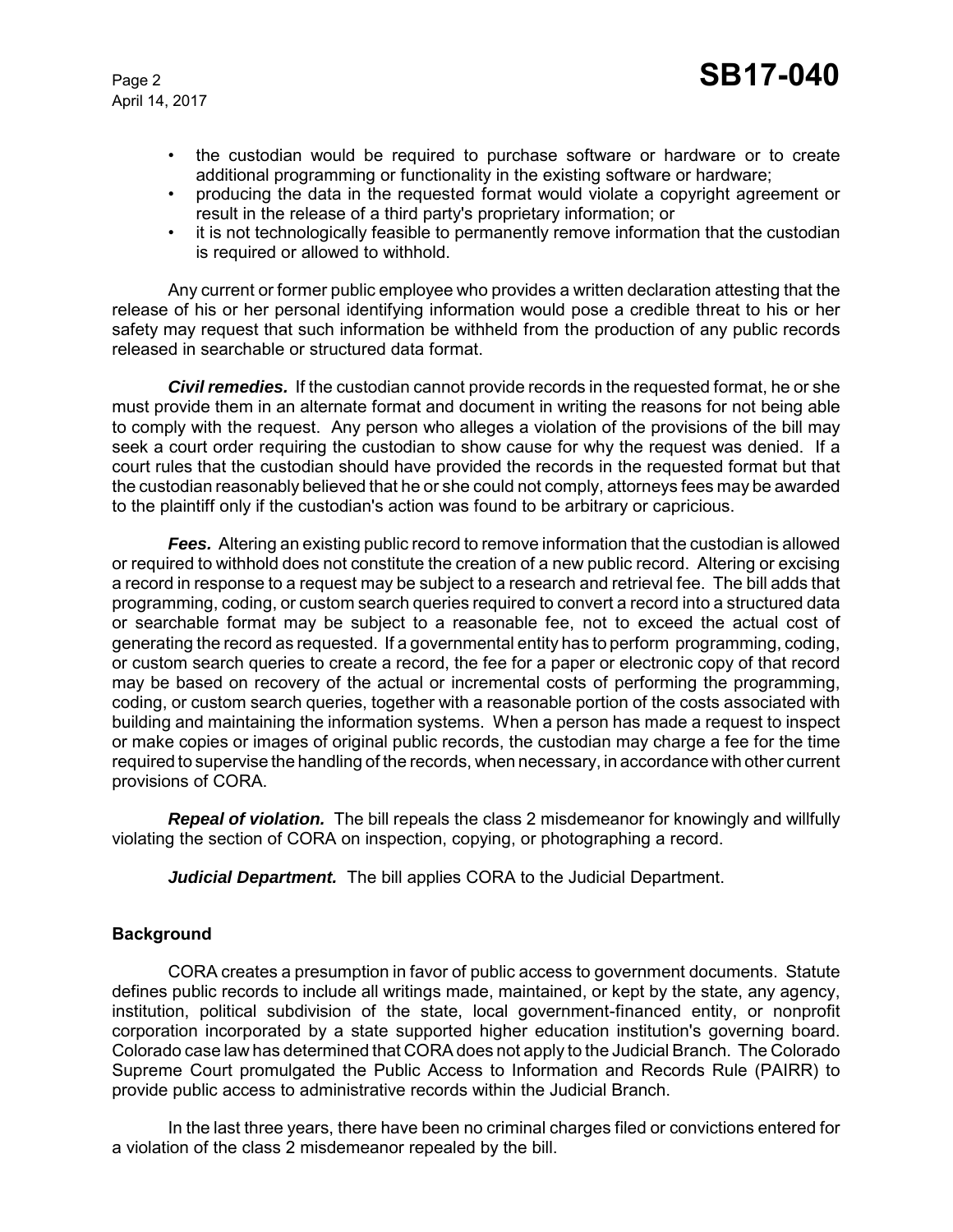#### **State Revenue**

Beginning in FY 2017-18, this bill may increase or decrease state cash fund revenue from fees. The fiscal note assumes a net increase in state revenue. The bill allows state agencies, including those in the Judicial Department, to charge additional fees to fulfill CORA requests for records in structured data or searchable formats if programming, coding, or custom search queries are necessary to fulfill the request. To the extent that Executive Branch agencies fulfill requests by sending electronic files rather than charging for printed copies, revenue may also decrease. The amount of revenue generated or lost will depend on the number of CORA requests, the complexity of those requests, the services rendered, and the specific fee charged by the agency.

#### **TABOR Impact**

This bill may increase state cash fund revenue from fees, which may increase the amount of money required to be refunded under TABOR for FY 2017-18 and FY 2018-19. TABOR refunds are paid out of the General Fund. If the bill increases the TABOR refund obligation without a corresponding change in General Fund revenue, the amount of money available in the General Fund for the budget will decrease by an identical amount.

#### **State Expenditures**

The bill increases state General Fund expenditures in the Office of the State Public Defender by \$72,462 and 0.8 FTE in FY 2017-18 and by \$80,077 and 1.0 FTE in FY 2018-19. It increases expenditures in the Department of State Cash Fund by \$154,122 and 0.1 FTE in FY 2017-18 and by \$6,803 and 0.1 FTE in FY 2018-19. The bill also increases expenditures and workload in other state agencies and the Department of Law. These impacts are shown in Table 1 and explained below.

| Table 1. Expenditures Under SB17-040               |            |            |  |  |  |
|----------------------------------------------------|------------|------------|--|--|--|
| <b>Cost Components</b>                             | FY 2017-18 | FY 2018-19 |  |  |  |
| <b>Office of the State Public Defender</b>         | \$72,462   | \$80,077   |  |  |  |
| <b>Personal Services</b>                           | \$44,492   | \$53,931   |  |  |  |
| <b>FTE</b>                                         | 0.8 FTE    | 1.0 FTE    |  |  |  |
| <b>Operating Expenses and Capital Outlay Costs</b> | 5,463      | 950        |  |  |  |
| <b>Legal Services</b>                              | 855        | 855        |  |  |  |
| Centrally Appropriated Costs*                      | 21,652     | 24,341     |  |  |  |
| <b>Secretary of State's Office</b>                 | \$154,122  | \$6,803    |  |  |  |
| <b>Personal Services</b>                           | 4,477      | 5,395      |  |  |  |
| <b>FTE</b>                                         | $0.1$ FTE  | 0.1 FTE    |  |  |  |
| <b>Operating Expenses</b>                          | 95         | 95         |  |  |  |
| <b>Computer Programming</b>                        | 148,320    |            |  |  |  |
| Centrally Appropriated Costs*                      | 1,230      | 1,313      |  |  |  |
| <b>TOTAL</b>                                       | \$226,584  | \$86,879   |  |  |  |

*\*Centrally appropriated costs are not included in the bill's appropriation.*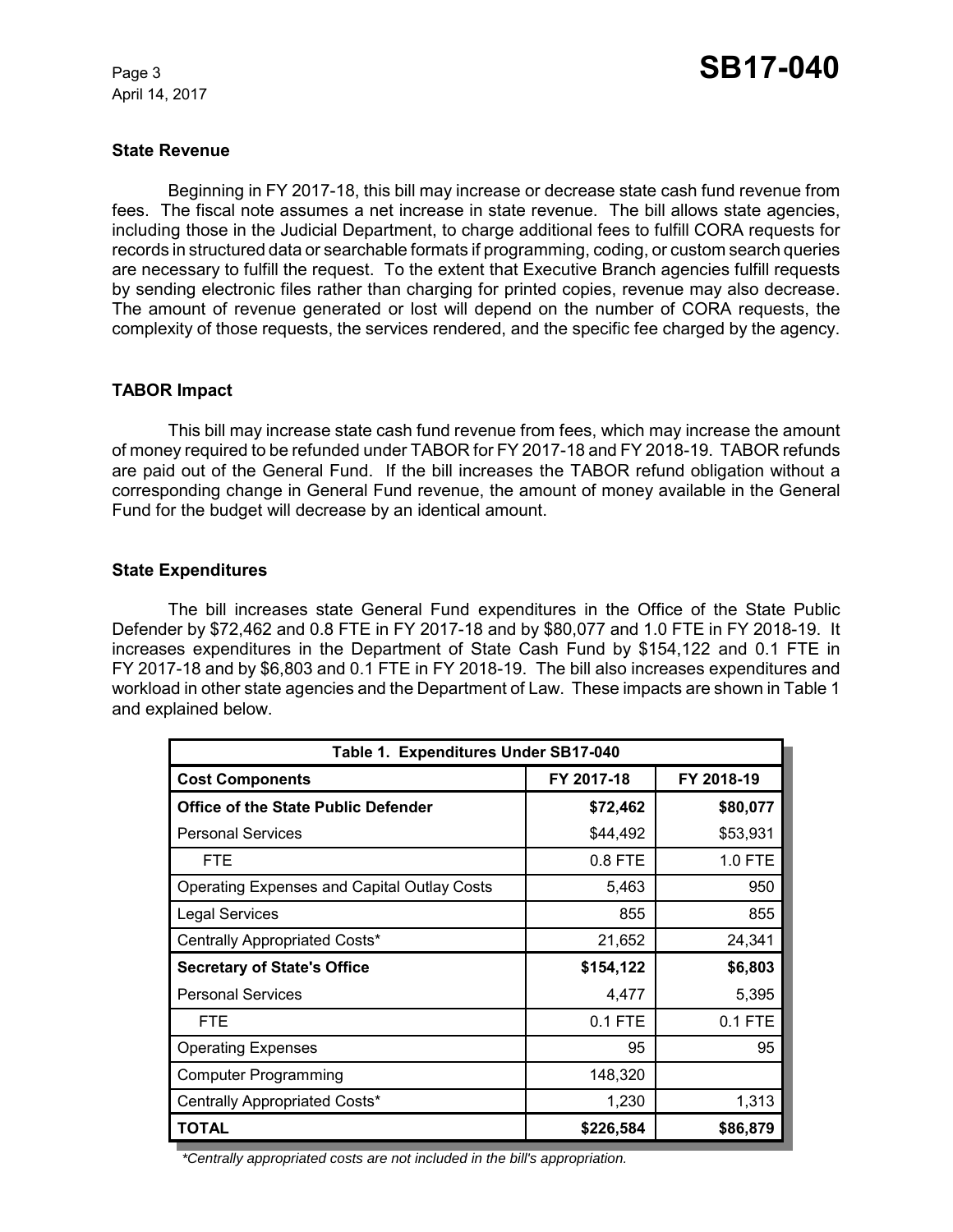**Office of the State Public Defender (OSPD).** Under current law, Judicial Department agencies do not respond to CORA requests. OSPD will require a legal assistant to receive, analyze, process, and track an estimated 60 CORA requests per year. First year costs are prorated to reflect a September 1, 2017, start date and the General Fund pay date shift. Standard operating and capital outlay costs are included. OSPD will also require approximately nine hours of legal services provided by the Department of Law at an hourly rate of \$95.05. Should OSPD require the legal services of private counsel, the fiscal note assumes that it will request additional appropriations through the annual budget process.

*Secretary of State's Office (SOS).* The SOS maintains several different information systems, including the online voter registration system; the online campaign finance system; and databases of business filings, notaries public, lobbyist filings, and charitable solicitors registrations. Many of these systems contain names, telephone numbers, and home addresses. Because of the provision of the bill allowing current or former public employees to request that personal identifying information be withheld from structured data or searchable records, the SOS must build a new database that can search all of its other information systems, flag the employee's personal information, and selectively withhold it, at a cost of approximately \$148,320. The department also requires an additional 0.1 FTE to oversee the creation of the database and to process requests.

**Department of Law (DOL).** In addition to the legal services required by OSPD, the bill will increase workload and expenditures in the DOL to provide assistance and review for legal matters related to CORA requests for state agencies. The bill may lead to an increase in lawsuits filed against state agencies that deny requests for records in data formats. The fiscal note assumes that state agencies will follow the law and the requirements of the bill when denying requests. If a client agency of the DOL requires additional legal support on an annual basis, the DOL will coordinate with the client agency through the annual budget process.

*Other state agencies.* Beginning in FY 2017-18, the bill will increase workload for state agencies that respond to CORA requests that require the agency to program, code, or perform custom search queries, and it will increase workload for all Judicial Branch agencies to begin responding to CORA requests. The bill allows agencies to deny requests for records in certain formats if they are deemed too onerous to fulfill, provided the agency fulfills the request in an alternative format. If the bill increases workload significantly, some state agencies may require increased and permanent FTE to accommodate CORA requests that cannot be paid for with fee revenue and will require state appropriations to backfill insufficient resources. Agencies may also be ordered to pay attorneys fees in any court proceeding where their actions are deemed arbitrary or capricious. The fiscal note assumes that if this occurs at all, it will be rare. Since new costs and workload cannot be predicted in advance, this analysis assumes that agencies will address the need for additional appropriations through the annual budget process.

*Centrally appropriated costs.* Pursuant to a Joint Budget Committee policy, certain costs associated with this bill are addressed through the annual budget process and centrally appropriated in the Long Bill or supplemental appropriations bills, rather than in this bill. The centrally appropriated costs subject to this policy are estimated in the fiscal note for informational purposes and summarized in Table 2.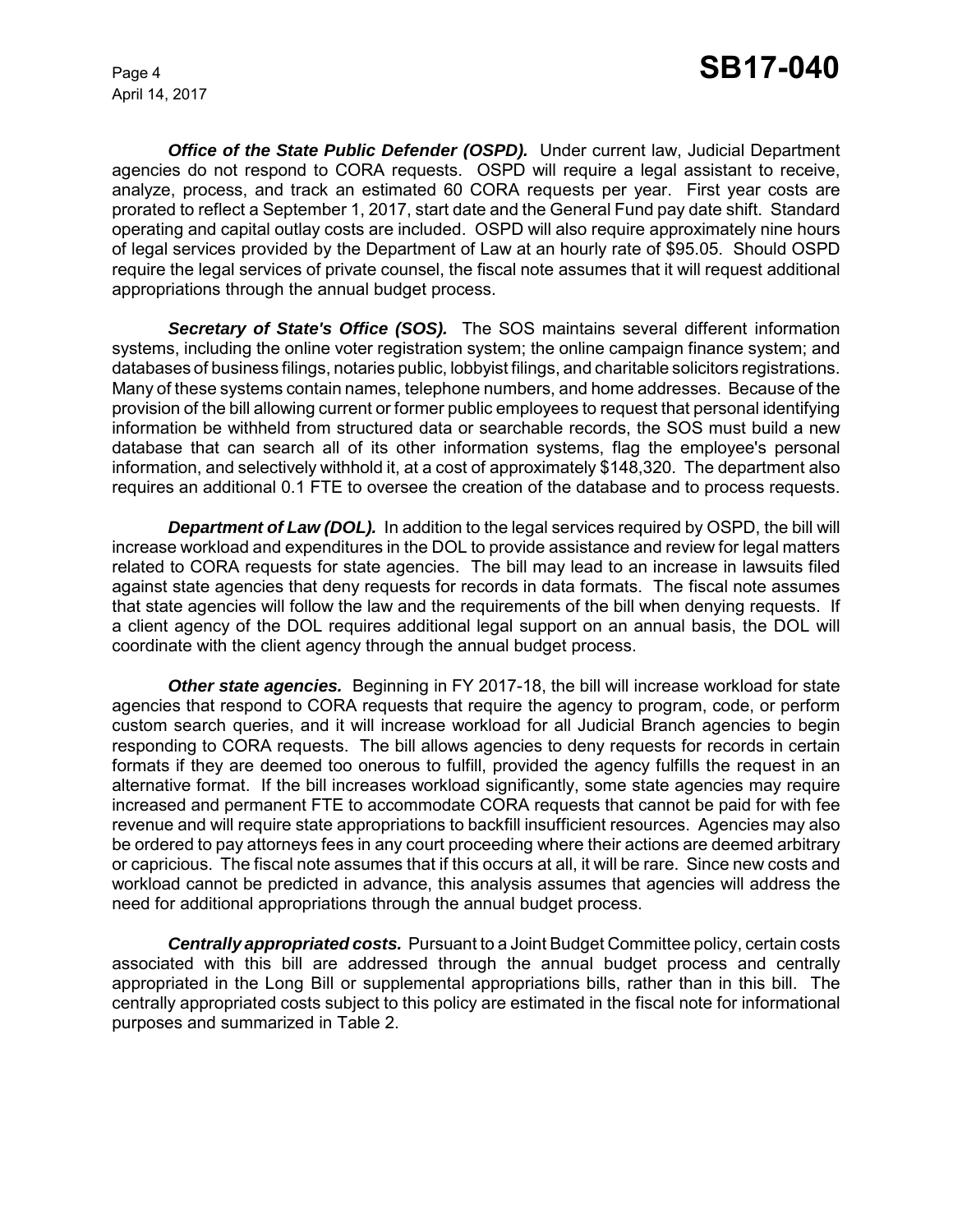| Table 2. Centrally Appropriated Costs under SB17-040                 |            |            |  |  |  |  |
|----------------------------------------------------------------------|------------|------------|--|--|--|--|
| <b>Cost Components</b>                                               | FY 2017-18 | FY 2018-19 |  |  |  |  |
| Employee Insurance (Health, Life, Dental, and Short-term Disability) | \$7,247    | \$8,849    |  |  |  |  |
| Supplemental Employee Retirement Payments                            | 4,388      | 5,315      |  |  |  |  |
| <b>Indirect Costs</b>                                                | 2,505      | 2,748      |  |  |  |  |
| <b>Leased Space</b>                                                  | 8,742      | 8,742      |  |  |  |  |
| <b>TOTAL</b>                                                         | \$22,882   | \$25,654   |  |  |  |  |

#### **Local Government and Statutory Public Entity Impact**

The bill increases revenue and workload for any local government or statutory public entity that responds to CORA requests that require them to program, code, or perform custom search queries. Entities may also be ordered to pay attorneys fees in any court proceeding where their actions are deemed arbitrary or capricious. The fiscal note assumes that if this occurs at all, it will be rare. The amount of additional revenue that the bill will generate or workload required to fulfill its requirements for local governments or statutory public entities will vary depending on the number of CORA requests received, the complexity of those requests, and the fee charged. The exact impact to local governments and statutory public entities has not been estimated.

#### **Effective Date**

The bill takes effect August 9, 2017, if the General Assembly adjourns on May 10, 2017, as scheduled, and no referendum petition is filed.

#### **Departmental Difference**

*Higher Education.* The Department of Higher Education (DHE) estimates that the bill requires a one-time expenditure of \$80,000 to enhance, modify, and strengthen its current database and database security. The DHE received 32 CORA requests and about 250 data requests last year. The department also estimates that CORA requests will increase as a result of the bill and that it will require \$79,962 and one additional FTE to accommodate the increase. Several institutions of higher education have made similar estimates. The fiscal note acknowledges that workload and expenditures will increase as a result of the bill; however, the increase will depend on the number of structured data requests, the exact nature of those requests, and the technology issues associated with fulfilling the requests, none of which can be predicted in advance accurately enough to calculate an appropriation.

*Colorado Department of Public Health and Environment (CDPHE).* CDPHE estimates that the bill may result in an increase in CORA requests, specifically for structured data. Currently the department receives about 5,000 CORA requests per year. CDPHE estimates that the average structured data request will require 29 hours and will cost approximately \$1,500 to fulfill. The department also estimates that it will face increased litigation, increasing costs by at least \$200,000 for instances when CDPHE is ordered to pay attorney's fees for not meeting statutory timelines, as well as \$12,067 for staff time and legal services to provide written declarations for the denials. The fiscal note acknowledges that the bill will increase workload for the department; however, any associated increase in expenditures will depend upon the number of structured data